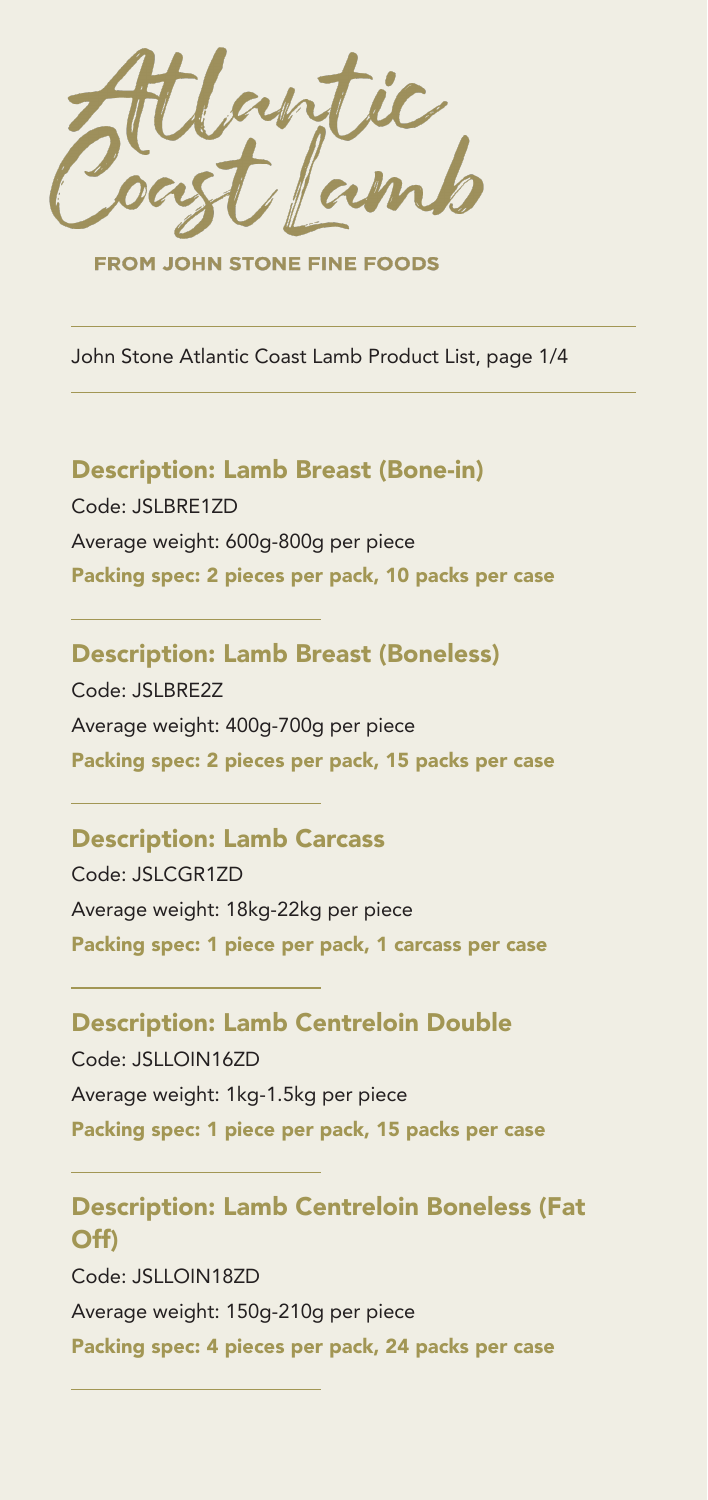#### Product List 2/4

#### Description: Lamb Neck Fillet

Code: JSLFQ9ZD Average weight: 180g-250g per piece Packing spec: 2 pieces per pack, 48 p22er case

#### Description: Lamb Fillet

Code: JSLLOIN20ZD Average weight: 58g-75g per piece Packing spec: 6 pieces per pack, 48 packs per case

#### Description: Lamb Leg (Shank Off, Chump On)

Code: JSLLEG14ZD Average weight: 1.80kg-2.40kg per piece Packing spec: 1 piece per pack, 10 packs per case

# Description: Lamb Leg (Shank On, Chump Off) Code: JSLLEG7ZD

Average weight: 2kg-2.5kg per piece Packing spec: 1 piece per pack, 6 packs per case

# Description: Lamb Leg (Boned & Rolled)

Code: JSLLEG9ZD Average weight: 1.5kg-2.5kg per piece Packing spec: 1 piece per pack, 10 packs per case

# Description: Lamb Leg (Butterflied)

Code: JSLLEG25B12ZD Average weight: 1.20kg-1.70kg Packing spec: 1 piece per pack, 15 packs per case

## Description: Bone-in Lamb Long Neck

Code: JSLFQ17ZD Average weight: 750g-1.5kg Packing spec: 1 piece per pack, 20 packs per case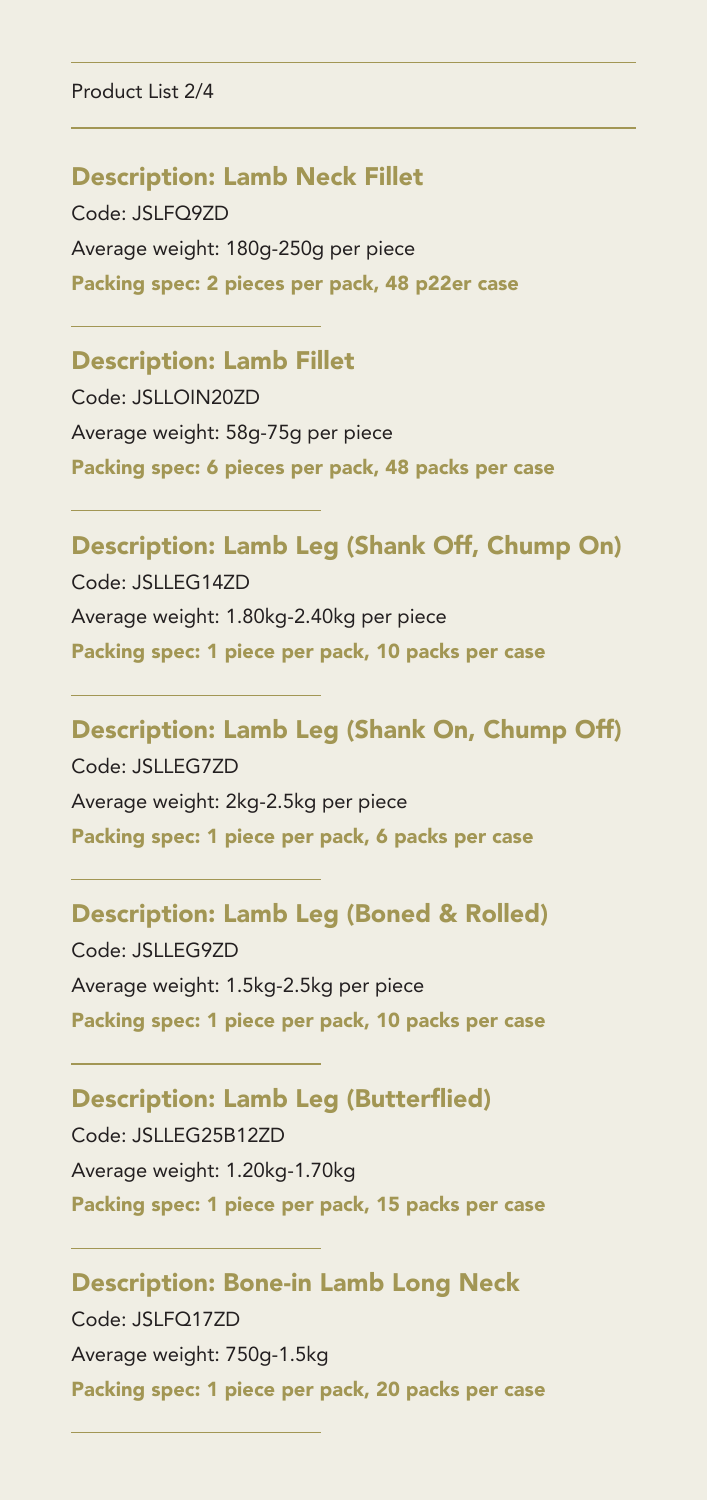Product List 3/4

#### Description: Lamb Saratoga Rack

Code: JSLFQ8ZD Average weight: 500g-800g Packing spec: 1 piece per pack, 20 packs per case

# Description: Lamb French Rack (Cap Off)

Code: JSLLOIN11ZD Average weight: 350g-500g Packing spec: 1 piece per pack, 40 packs per case

# Description: Lamb French Rack (Cap On)

Code: JSLLOIN44ZD Average weight: 700g-850g Packing spec: 1 piece per pack, 25 packs per case

# Description: Lamb Square Cut Chump Code: JSLCHU4ZD

Average weight: 350g-450g Packing spec: 2 pieces per pack, 28 packs per case

#### Description: Lamb Saddle

Code: JSLLOIN1ZD Average weight: 3kg-4kg Packing spec: 1 piece per pack, 4 packs per case

#### Description: Lamb HQ Shank

Code: JSLSHK1Z Average weight: 300g-500g Packing spec: 2 pieces per pack, 20 packs per case

# Description: Boneless Lamb Square Shoulder Code: JSLFQ14Z

Average weight: 1kg-1.4kg Packing spec: 1 piece per pack, 15 packs per case